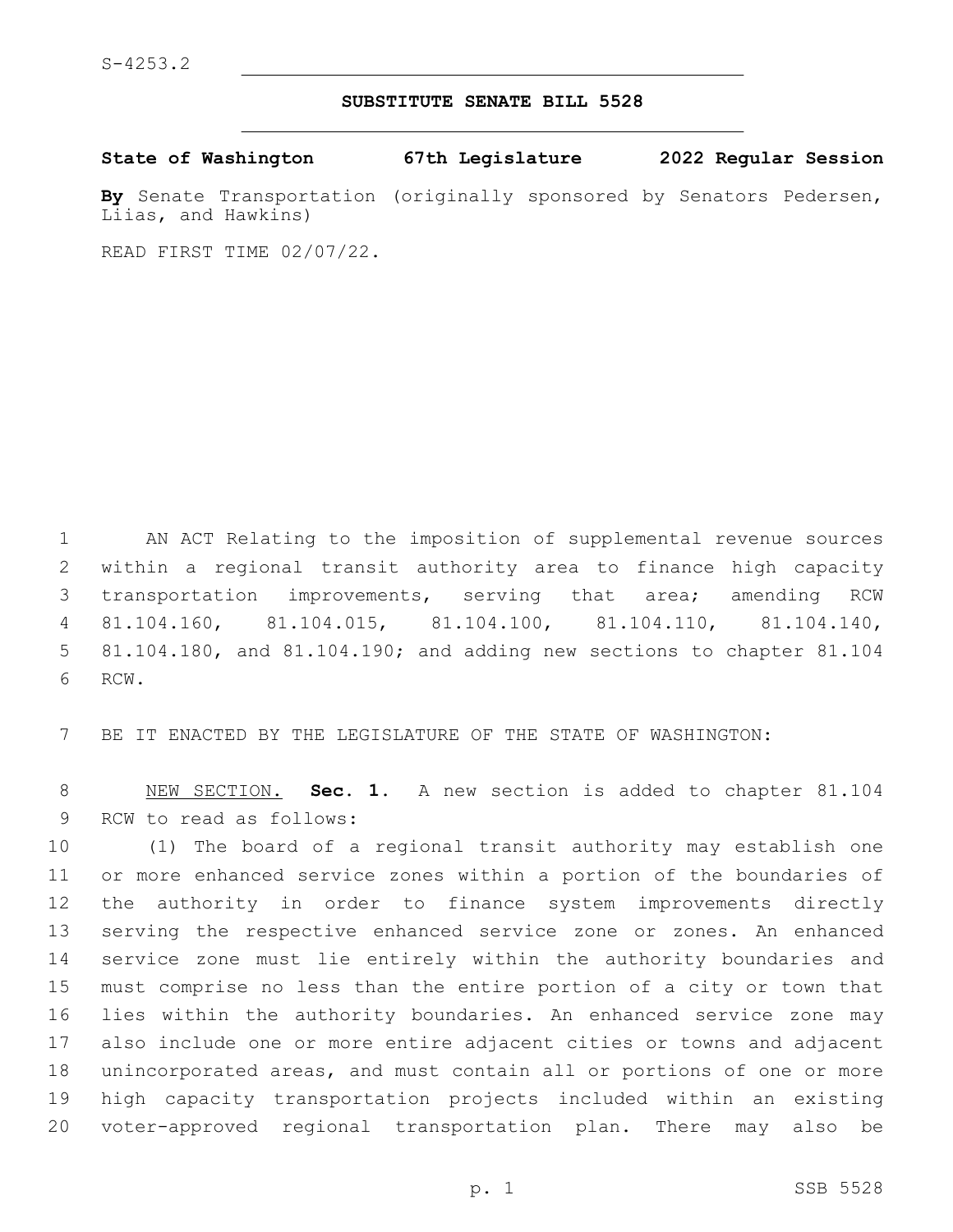multiple enhanced service zones encompassing the same city or town, 2 and adjacent unincorporated area.

 (2) Before an enhanced service zone may be established, it must first be recommended to the board of the regional transit authority by an advisory committee appointed by the regional transit authority board and composed of board members representing the subarea in which the proposed enhanced service zone is located. The advisory committee's recommendations must include proposed system improvements that benefit the enhanced service zone, to be financed by the excise taxes authorized in subsection (5) of this section, and constructed and operated by the regional transit authority. If the board establishes the recommended enhanced service zone, then the board must submit a ballot proposition to voters within the enhanced service zone at a general or special election for approval of the proposed system improvements and funding sources as provided in subsection (5) of this section. The funding sources may not be imposed without approval of a majority of the voters in the enhanced service zone voting on the proposition. The proposition must include a specific description of the proposed high capacity transportation system improvement or improvements, including speed, reliability, and 21 safety enhancements to the improvements, and the funding sources to be imposed within the enhanced service zone to raise revenue to fund the improvement or improvements. Design and construction of the system improvements approved by the voters of an enhanced service zone shall not materially and unreasonably delay the estimated completion date of high capacity transportation system improvements contained in an existing voter-approved regional transit plan.

 (3) The ballot proposition authorized by subsection (2) of this 29 section may authorize improvements that are:

 (a) Enhancements to one or more high capacity transportation systems contained in an existing voter-approved regional transit plan. Enhancements include modifications to an existing system's facilities that improve performance characteristics such as speed, reliability, potential for future expansion, and safety or the completion date of the system but do not change the mode or route 36 alignment of the system previously approved by voters, and improvements to service, such as reducing headway times or adding 38 interim bus service;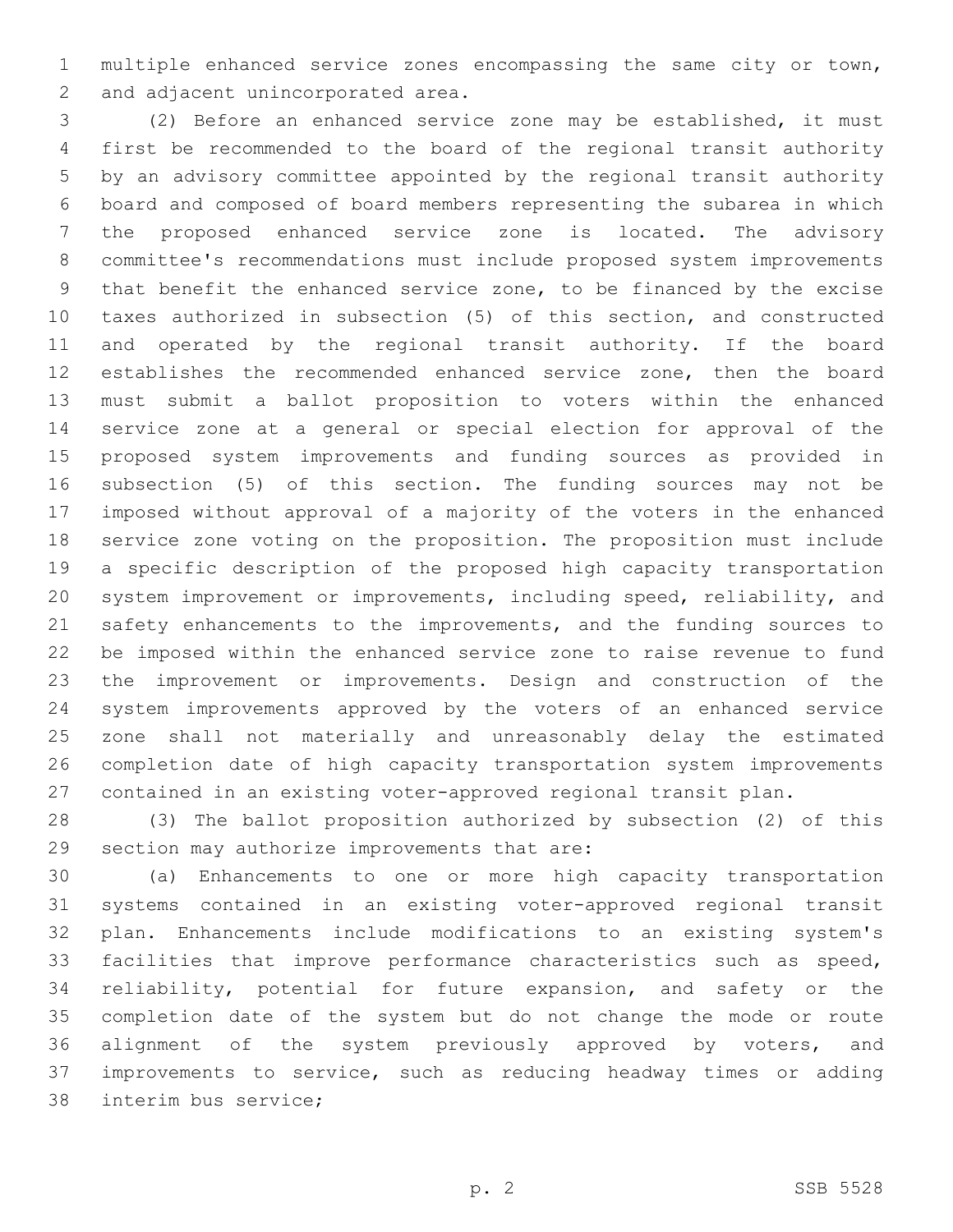(b) New rail improvements on alignments that are not contained in an existing voter-approved regional transit plan and connect to the 3 high capacity transportation system;

 (c) High capacity transportation system planning for future system expansion within the enhanced service zone; or

 (d) A combination of the improvements authorized by this 7 subsection.

 (4) Application of RCW 81.104.100 and 81.104.110 are suspended for any ballot proposition submitted to the voters of an enhanced service zone if the improvements only contain enhancements authorized 11 by subsection  $(3)$   $(a)$  and  $(c)$  of this section.

 (5) A regional transit authority may levy and collect within the boundaries of an enhanced service zone one or more of the following voter-approved local option funding sources to finance the proposed 15 improvements within the enhanced service zone:

 (a) A supplemental motor vehicle excise tax as provided in RCW 17 81.104.160(1)(b); and

(b) A commercial parking tax under section 3 of this act.

 (6) To the extent that system improvements include new fixed rail guideway components of the rail fixed guideway public transportation system within a city with a population of 500,000 or more, such guideway shall be in entirely exclusive rights-of-way and not contain any level traffic crossings with modes not part of the rail fixed 24 quideway public transportation system.

 (7) "System improvement or improvements," as used in this section, means additions to or alterations of a high capacity transportation system or rail fixed guideway public transportation 28 system as both are defined in RCW 81.104.015.

 **Sec. 2.** RCW 81.104.160 and 2015 3rd sp.s. c 44 s 319 are each 30 amended to read as follows:

 (1)(a) Regional transit authorities that include a county with a 32 population of more than ((one million five hundred thousand)) 33 1,500,000 may submit an authorizing proposition to the voters, and if approved, may levy and collect an excise tax, at a rate approved by the voters, but not exceeding eight-tenths of one percent on the value, under chapter 82.44 RCW, of every motor vehicle owned by a resident of the taxing district, solely for the purpose of providing 38 high capacity transportation service.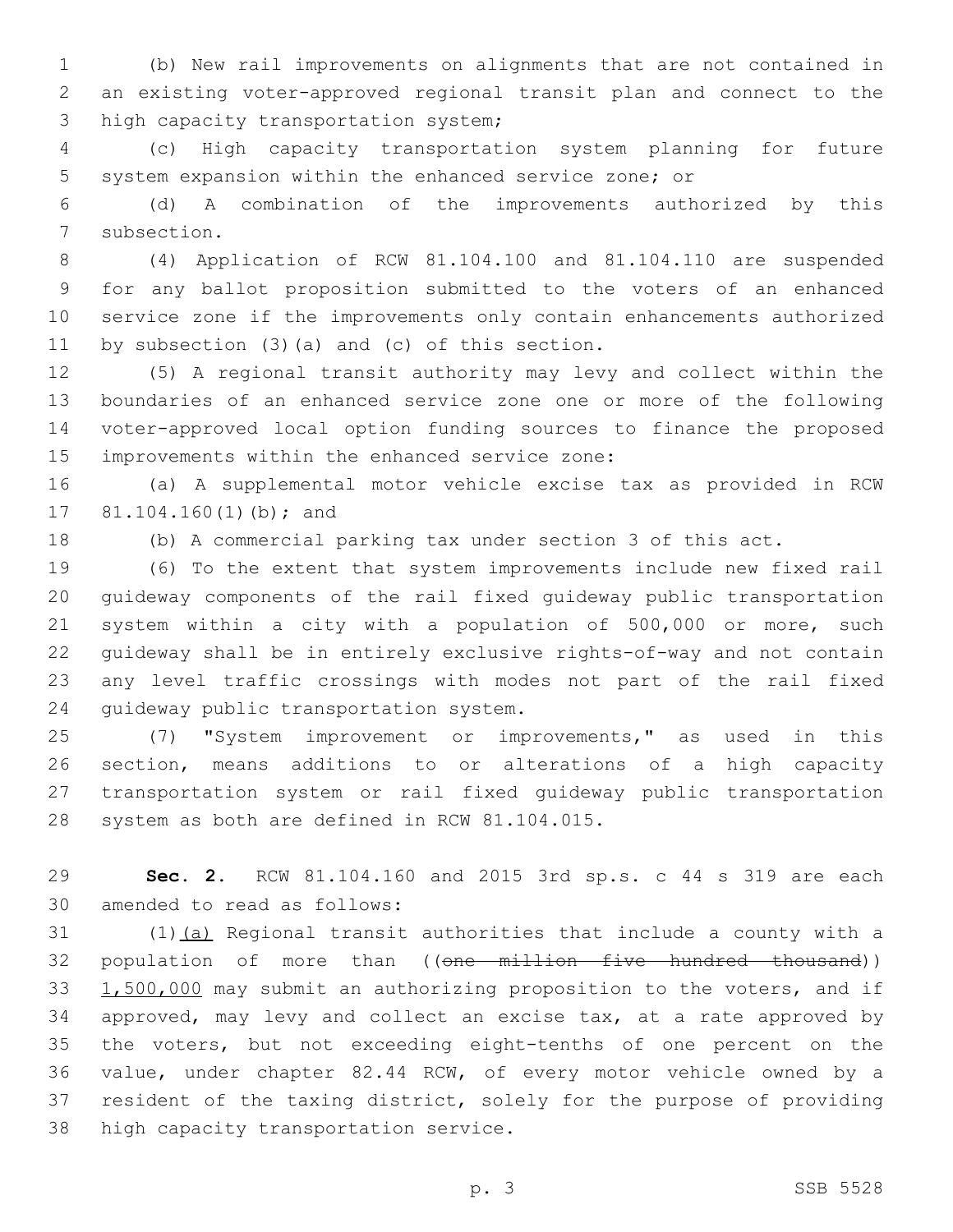(b) In addition to the authority provided in (a) of this subsection, regional transit authorities described in (a) of this subsection may submit an authorizing proposition to the voters within the boundaries of an enhanced service zone described in section 1 of this act, and if approved, may levy and collect a supplemental excise tax within the enhanced service zone, at a rate approved by the voters, but not exceeding one and one-half percent on the value, under chapter 82.44 RCW, of every motor vehicle owned by a resident 9 of the enhanced service zone, solely to raise revenue to fund the improvement or improvements described in section 1 of this act.

11 (c) The maximum tax ((rate)) rates under this subsection ((does)) 12 (1) do not include a motor vehicle excise tax approved before July 15, 2015, if the tax will terminate on the date bond debt to which 14 the tax is pledged is repaid. ((This tax does)) The taxes under this 15 subsection (1) do not apply to vehicles licensed under RCW 46.16A.455 16 except vehicles with an unladen weight of ((six thousand)) 6,000 pounds or less, RCW 46.16A.425 or 46.17.335(2). Notwithstanding any other provision of this subsection (1) or chapter 82.44 RCW, a motor vehicle excise tax imposed by a regional transit authority before or after July 15, 2015, must comply with chapter 82.44 RCW as it existed on January 1, 1996, until December 31st of the year in which the regional transit authority repays bond debt to which a motor vehicle excise tax was pledged before July 15, 2015. Motor vehicle taxes collected by regional transit authorities after December 31st of the year in which a regional transit authority repays bond debt to which a motor vehicle excise tax was pledged before July 15, 2015, must comply with chapter 82.44 RCW as it existed on the date the tax was 28 approved by voters.

 (2) An agency and high capacity transportation corridor area may impose a sales and use tax solely for the purpose of providing high capacity transportation service, in addition to the tax authorized by RCW 82.14.030, upon retail car rentals within the applicable jurisdiction that are taxable by the state under chapters 82.08 and 82.12 RCW. The rate of tax may not exceed 2.172 percent. The rate of tax imposed under this subsection must bear the same ratio of the 2.172 percent authorized that the rate imposed under subsection (1) of this section bears to the rate authorized under subsection (1) of this section. The base of the tax is the selling price in the case of a sales tax or the rental value of the vehicle used in the case of a 40 use tax.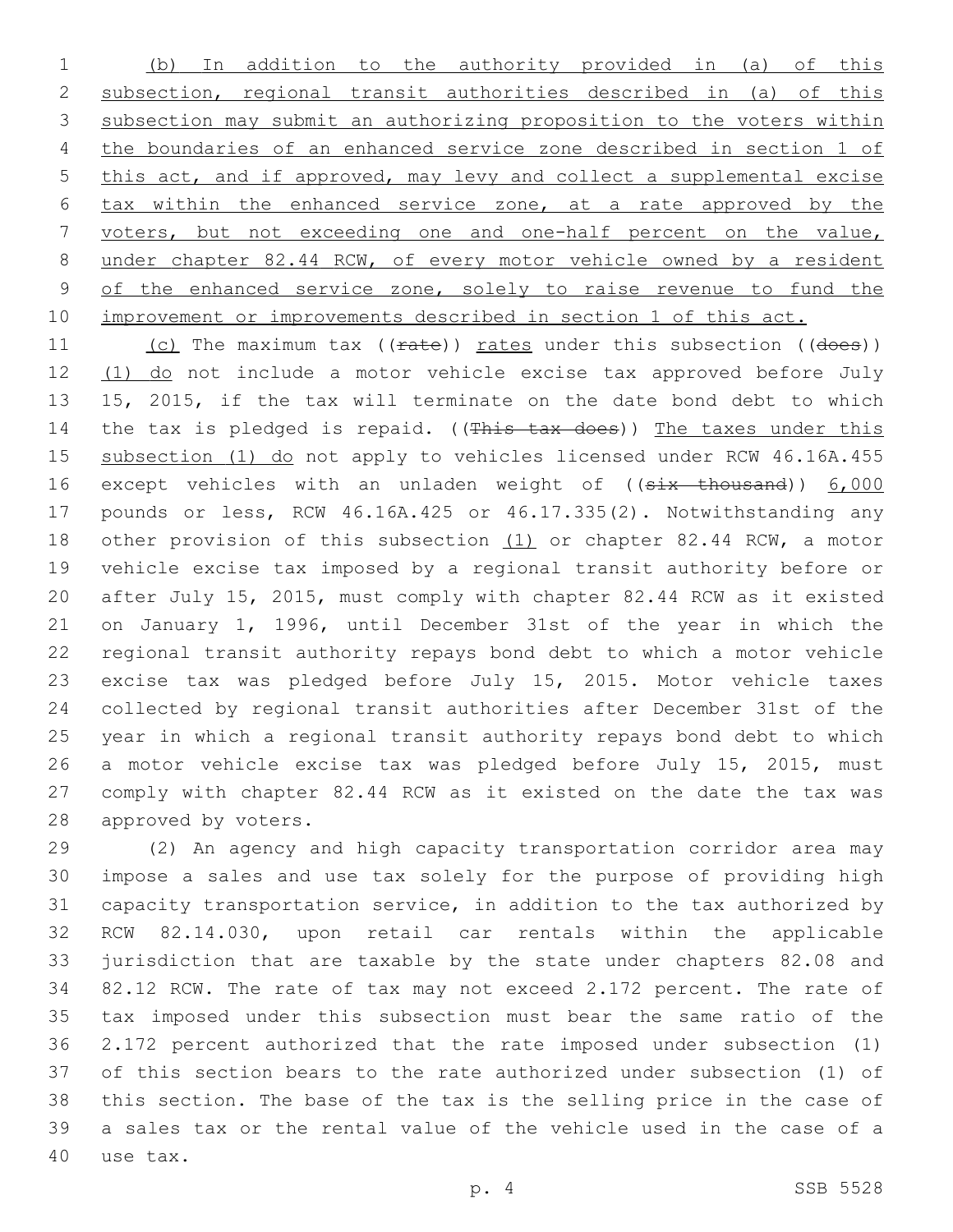(3) Any motor vehicle excise tax previously imposed under the 2 provisions of ((RCW 81.104.160(1))) subsection (1)(a) of this section shall be repealed, terminated, and expire on December 5, 2002, except for a motor vehicle excise tax for which revenues have been contractually pledged to repay a bonded debt issued before December 5, 2002, as determined by *Pierce County et al. v. State*, 159 Wn.2d 16, 148 P.3d 1002 (2006). In the case of bonds that were previously issued, the motor vehicle excise tax must comply with chapter 82.44 9 RCW as it existed on January 1, 1996.

 (4) If a regional transit authority imposes the tax authorized under subsection (1) of this section, the authority may not receive any state grant funds provided in an omnibus transportation appropriations act except transit coordination grants created in 14 chapter 11, Laws of 2015 3rd sp. sess.

 NEW SECTION. **Sec. 3.** A new section is added to chapter 81.104 16 RCW to read as follows:

 (1) Subject to the conditions of this section, a regional transit authority may submit an authorizing proposition to the voters within the boundaries of an enhanced service zone described in section 1 of this act, and if approved, may fix and impose a parking tax on all persons engaged in a commercial parking business within the enhanced 22 service zone.

 (2) In lieu of the tax in subsection (1) of this section, a regional transit authority may submit an authorizing proposition to the voters within the boundaries of an enhanced service zone described in section 1 of this act, and if approved, may fix and impose a tax for the act or privilege of parking a motor vehicle in a facility operated by a commercial parking business within the 29 enhanced service zone.

The regional transit authority may provide that:

 (a) The tax is paid by the operator or owner of the motor 32 vehicle:

 (b) The tax applies to all parking for which a fee is paid, whether paid directly or indirectly through a lease, including parking supplied with a lease of nonresidential space, but the tax does not apply when an exclusive and individual residential parking stall is provided as an inseverable condition of a residential lease agreement for the duration of that lease agreement, or is charged separately from the residential rent payment, as long as the parking

p. 5 SSB 5528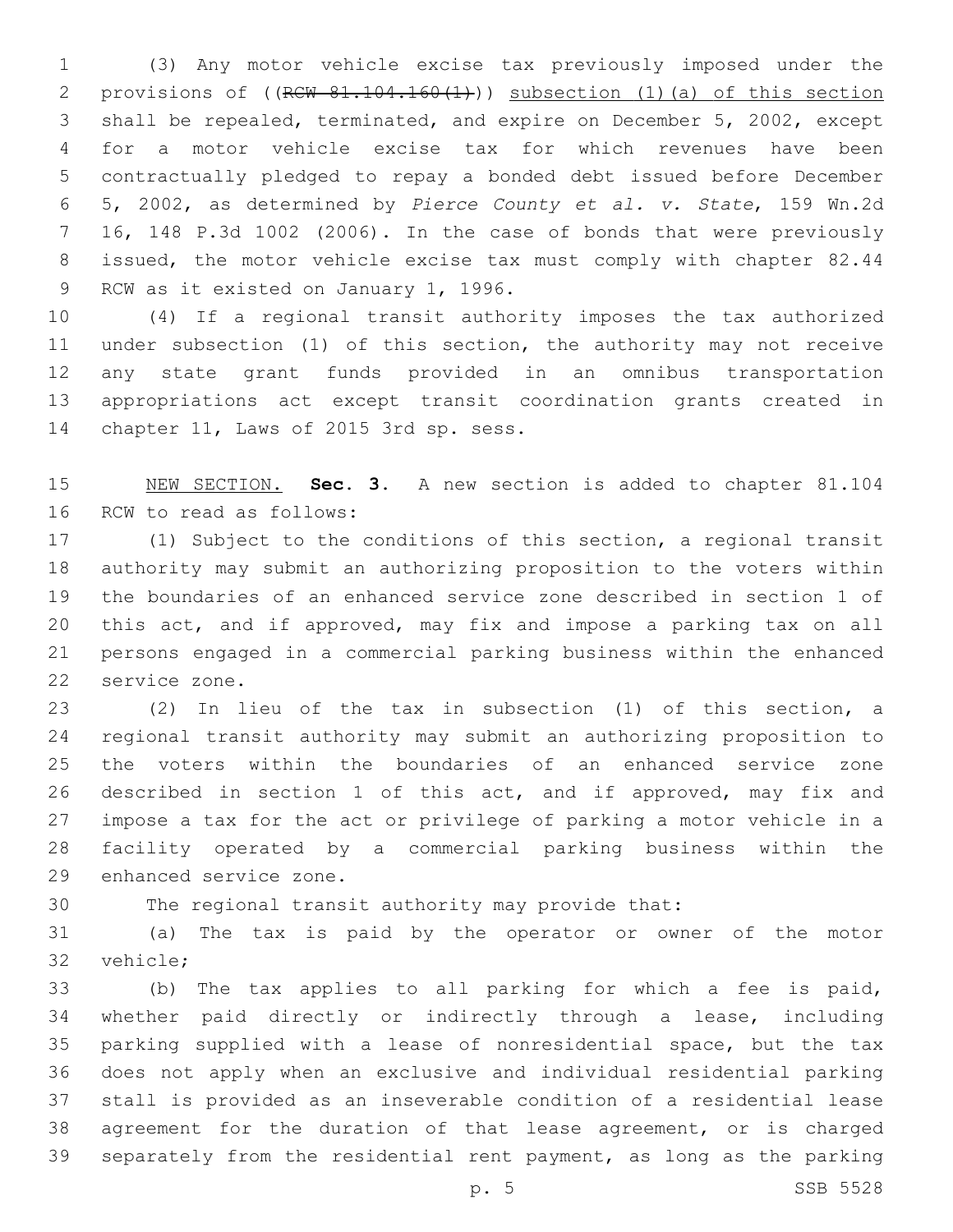stall is in the same residential building in which the lessee 2 resides;

 (c) The tax is collected by the operator of the facility and 4 remitted to the regional transit authority;

 (d) The tax is a fee per vehicle or is measured by the parking charge;6

 (e) The tax rate varies with zoning or location of the facility, the duration of the parking, the time of entry or exit, the type or use of the vehicle, or other reasonable factors; or

 (f) Carpools, vehicles with a disabled parking placard, or 11 government vehicles are exempt from the tax.

 (3) "Commercial parking business," as used in this section, means the ownership, lease, operation, or management of a commercial parking lot in which fees are charged, except that "commercial parking business" does not mean lease of parking in a residential building provided as an exclusive and inseverable condition of a residential lease agreement for the duration of that lease agreement. "Commercial parking lot" means a covered or uncovered area with 19 stalls for the purpose of parking motor vehicles.

 (4) The rate of the tax under subsection (1) of this section may be based either upon gross proceeds or the number of vehicle stalls available for commercial parking use. The rates charged must be uniform for the same class or type of commercial parking business.

 (5) The regional transit authority levying the tax provided for in subsection (1) or (2) of this section may provide for its payment on a monthly, quarterly, or annual basis. A regional transit authority may develop by ordinance or resolution rules for administering the tax, including provisions for reporting by commercial parking businesses, collection, and enforcement.

 (6) The proceeds of the commercial parking tax fixed and imposed by a regional transit authority under subsection (1) or (2) of this section must be used to raise revenue to fund the improvement or 33 improvements described in section 1 of this act.

 **Sec. 4.** RCW 81.104.015 and 2016 c 33 s 7 are each amended to 35 read as follows:

 Unless the context clearly requires otherwise, the definitions in 37 this section apply throughout this chapter.

 (1) "Enhanced service zone" means an area within a regional transit authority district created pursuant to section 1 of this act.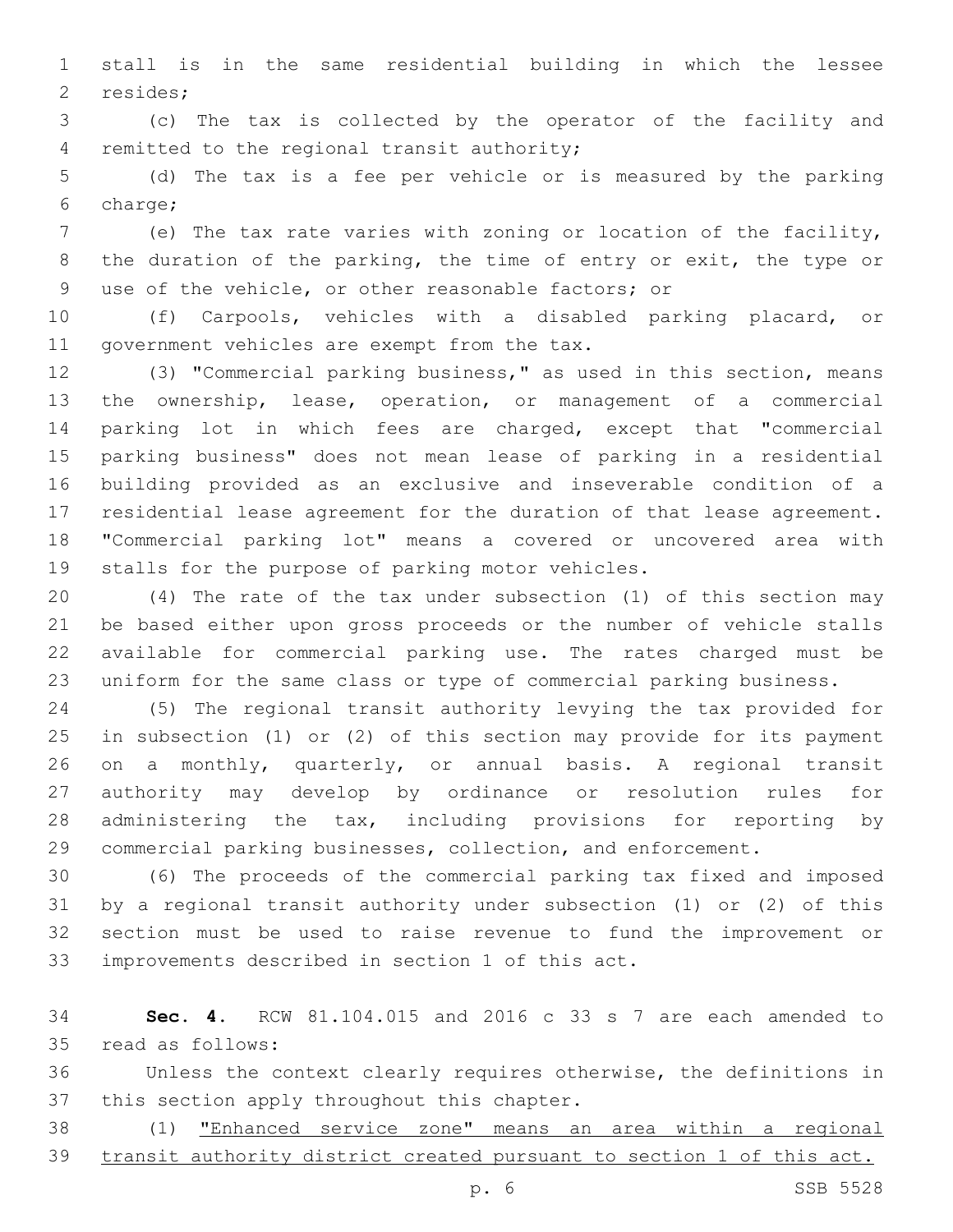(2) "High capacity transportation corridor area" means a quasi- municipal corporation and independent taxing authority within the meaning of Article VII, section 1 of the state Constitution, and a taxing district within the meaning of Article VII, section 2 of the state Constitution, created by a transit agency governing body.

 $((+2))$   $(3)$  "High capacity transportation system" means a system of public transportation services within an urbanized region operating principally on exclusive rights-of-way, and the supporting services and facilities necessary to implement such a system, including interim express services and high occupancy vehicle lanes, which taken as a whole, provides a substantially higher level of passenger capacity, speed, and service frequency than traditional public transportation systems operating principally in general 14 purpose roadways.

15 (((43))) (4) "Rail fixed guideway public transportation system" means a rail fixed guideway system, but does not include a system that is not public transportation, such as seasonal, tourist, or 18 intraterminal service.

19 (((4))) (5) "Rail fixed guideway system" means a light, heavy, or rapid rail system, monorail, inclined plane, funicular, trolley, or other fixed rail guideway component of a high capacity transportation system that is not regulated by the federal railroad administration, or its successor. "Rail fixed guideway system" does not mean elevators, moving sidewalks or stairs, and vehicles suspended from aerial cables, unless they are an integral component of a station 26 served by a rail fixed quideway system.

27 (((5)) (6) "Regional transit system" means a high capacity transportation system under the jurisdiction of one or more transit agencies except where a regional transit authority created under chapter 81.112 RCW exists, in which case "regional transit system" means the high capacity transportation system under the jurisdiction 32 of a regional transit authority.

33 (((6))) (7) "Transit agency" means city-owned transit systems, county transportation authorities, metropolitan municipal corporations, and public transportation benefit areas.

 **Sec. 5.** RCW 81.104.100 and 2011 c 127 s 1 are each amended to 37 read as follows:

 To assure development of an effective high capacity transportation system, local authorities shall follow the following

p. 7 SSB 5528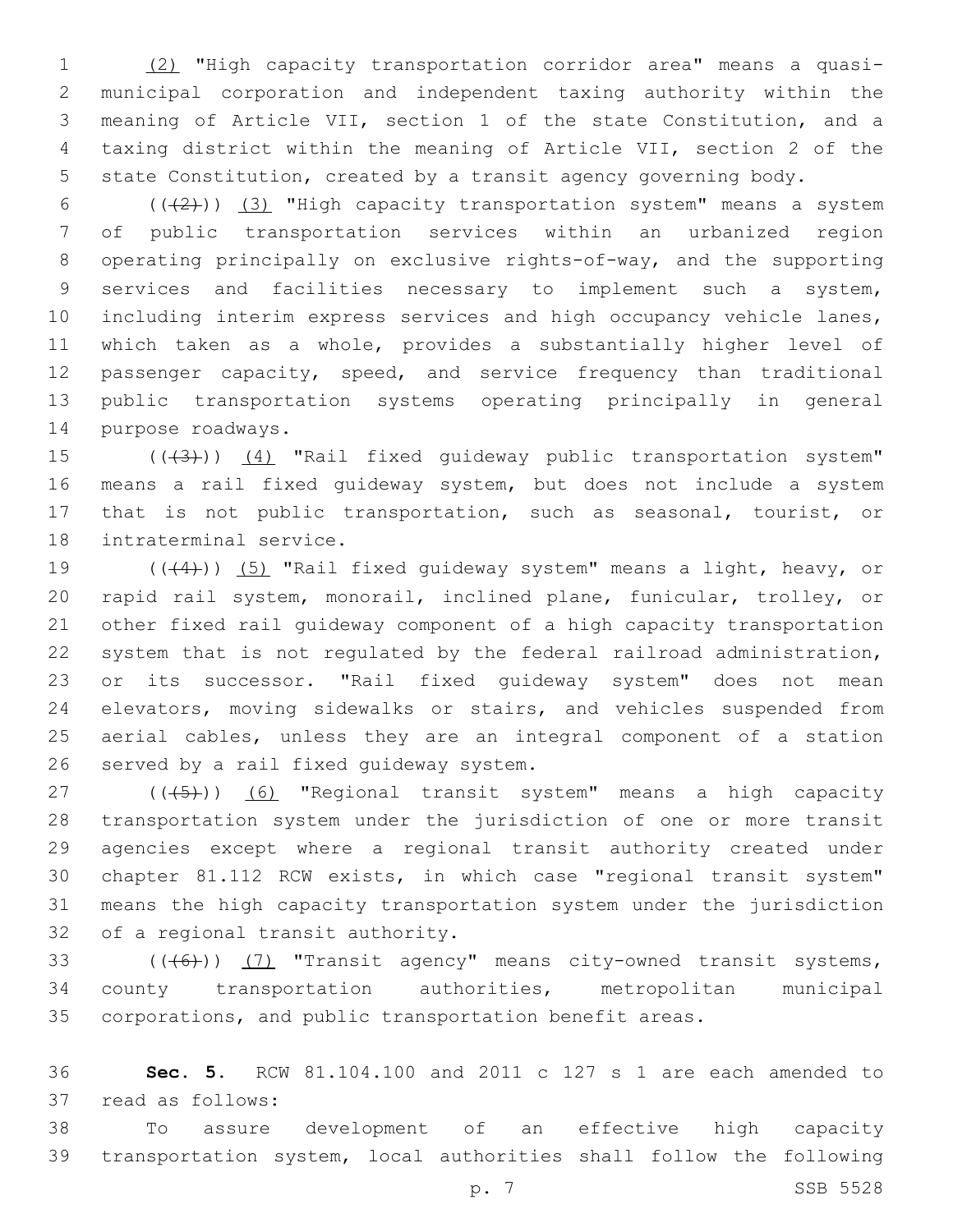planning process only if their system plan includes a rail fixed guideway system component or a bus rapid transit component that is 3 planned by a regional transit authority:

 (1) Regional, multimodal transportation planning is the ongoing urban transportation planning process conducted in each urbanized area by its regional transportation planning organization. During this process, regional transportation goals are identified, travel patterns are analyzed, and future land use and travel are projected. The process provides a comprehensive view of the region's transportation needs but does not select specified modes to serve those needs. The process shall identify a priority corridor or corridors for further study of high capacity transportation facilities if it is deemed feasible by local officials.

 (2) High capacity transportation system planning is the detailed evaluation of a range of high capacity transportation system options, including: Do nothing, low capital, and ranges of higher capital facilities. To the extent possible this evaluation shall take into account the urban mass transportation administration's requirements 19 identified in subsection (3) of this section.

 High capacity transportation system planning shall proceed as 21 follows:

 (a) Organization and management. The responsible local transit agency or agencies shall define roles for various local agencies, review background information, provide for public involvement, and develop a detailed work plan for the system planning process.

 (b) Development of options. Options to be studied shall be developed to ensure an appropriate range of technologies and service policies can be evaluated. A do-nothing option and a low capital option that maximizes the current system shall be developed. Several higher capital options that consider a range of capital expenditures for several candidate technologies shall be developed.

 (c) Analysis methods. The local transit agency shall develop reports describing the analysis and assumptions for the estimation of capital costs, operating and maintenance costs, methods for travel forecasting, a financial plan and an evaluation methodology.

 (d) The system plan submitted to the voters pursuant to RCW 81.104.140 shall address, but is not limited to the following issues:

 (i) Identification of level and types of high capacity 39 transportation services to be provided;

(ii) A plan of high occupancy vehicle lanes to be constructed;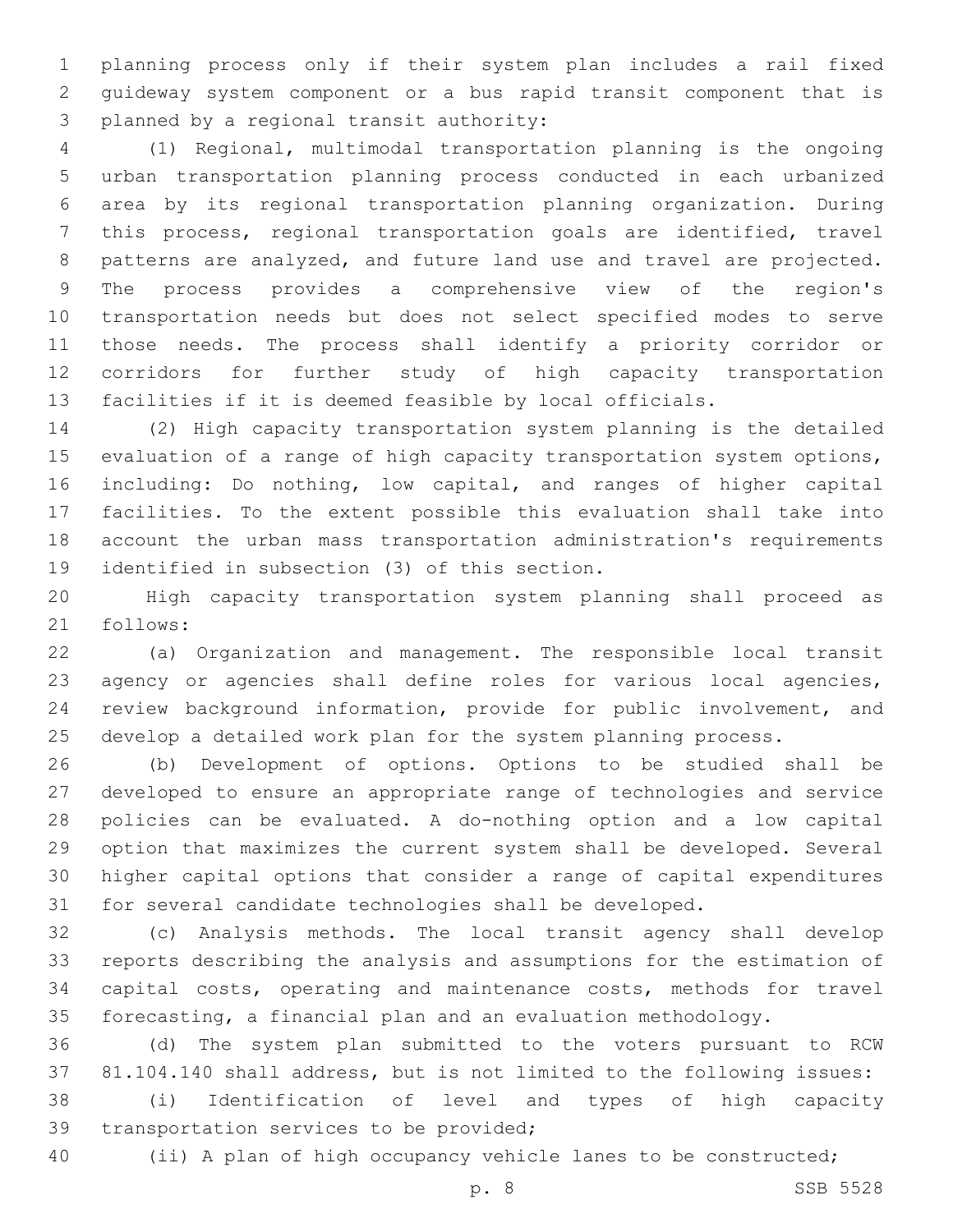(iii) Identification of route alignments and station locations with sufficient specificity to permit calculation of costs, 3 ridership, and system impacts;

 (iv) Performance characteristics of technologies in the system 5 plan;

(v) Patronage forecasts;6

 (vi) A financing plan describing: Phasing of investments; capital and operating costs and expected revenues; cost-effectiveness represented by a total cost per system rider and new rider estimate; estimated ridership and the cost of service for each individual high capacity line; and identification of the operating revenue to 12 operating expense ratio.

 The financing plan shall specifically differentiate the proposed use of funds between high capacity transportation facilities and 15 services, and high occupancy vehicle facilities;

 (vii) Description of the relationship between the high capacity transportation system plan and adopted land use plans;

 (viii) An assessment of social, economic, and environmental 19 impacts; and

 (ix) Mobility characteristics of the system presented, including but not limited to: Qualitative description of system/service philosophy and impacts; qualitative system reliability; travel time and number of transfers between selected residential, employment, and 24 activity centers; and system and activity center mode splits.

 (3) High capacity transportation project planning is the detailed identification of alignments, station locations, equipment and systems, construction schedules, environmental effects, and costs. High capacity transportation project planning shall proceed as follows: The local transit agency shall analyze and produce information needed for the preparation of environmental impact statements. The impact statements shall address the impact that development of such a system will have on abutting or nearby property owners. The process of identification of alignments and station locations shall include notification of affected property owners by normal legal publication. At minimum, such notification shall include notice on the same day for at least three weeks in at least two newspapers of general circulation in the county where such project is proposed. Special notice of hearings by the conspicuous posting of notice, in a manner designed to attract public attention, in the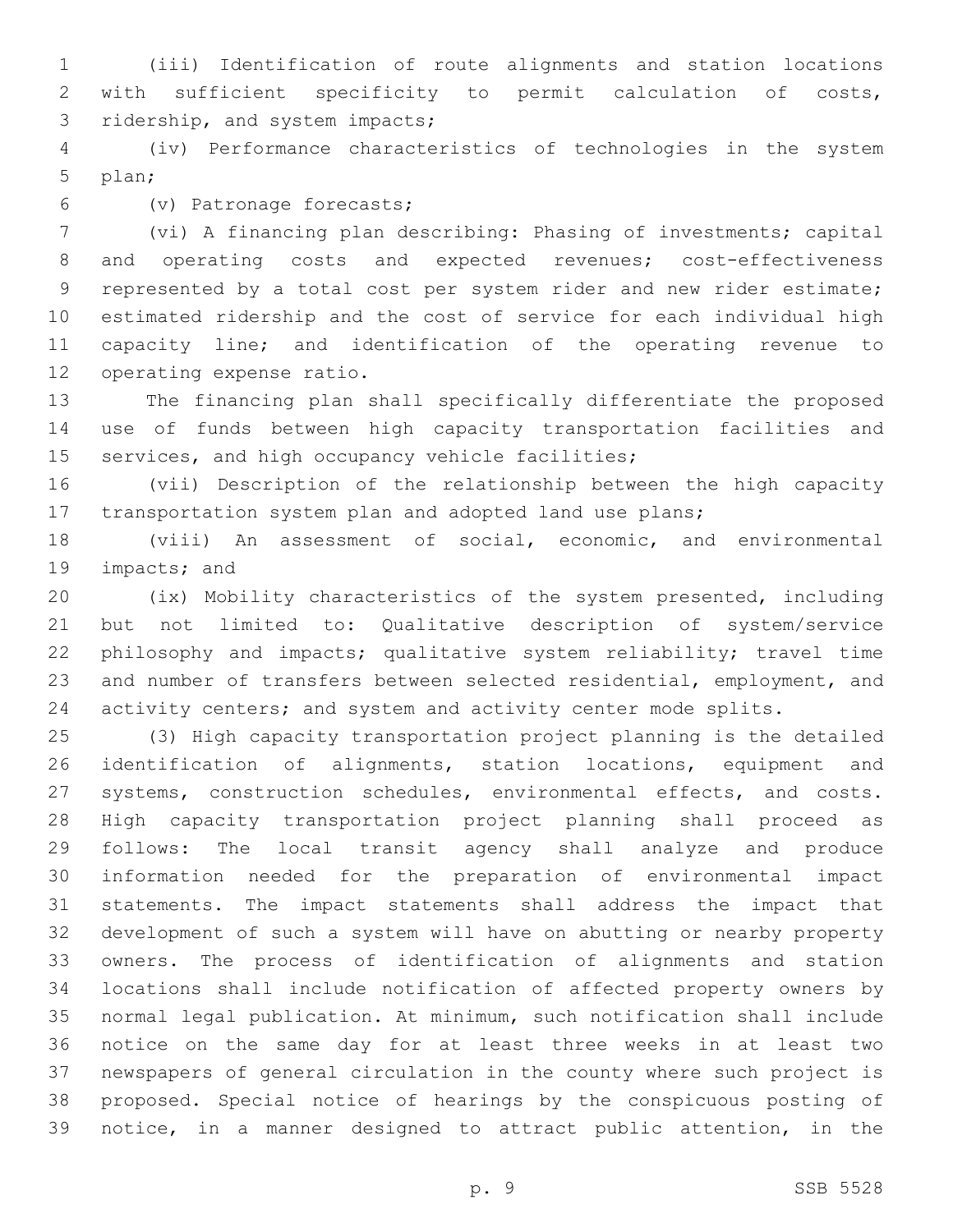vicinity of areas identified for station locations or transfer sites 2 shall also be provided.

 In order to increase the likelihood of future federal funding, the project planning processes shall follow the urban mass transportation administration's requirements as described in "Procedures and Technical Methods for Transit Project Planning", published by the United States department of transportation, urban mass transportation administration, September 1986, or the most recent edition. Nothing in this subsection shall be construed to preclude detailed evaluation of more than one corridor in the 11 planning process.

 The department of transportation shall provide system and project planning review and monitoring in cooperation with the expert review panel identified in RCW 81.104.110. In addition, the local transit agency shall maintain a continuous public involvement program and 16 seek involvement of other government agencies.

 (4) This section does not apply to a ballot proposition submitted to voters of an enhanced service zone authorized in section 1(3) (a) and (c) of this act.

 **Sec. 6.** RCW 81.104.110 and 2011 c 127 s 2 are each amended to 21 read as follows:

 (1) The legislature recognizes that the planning processes described in RCW 81.104.100 provide a recognized framework for 24 guiding high capacity transportation studies. However, the process cannot guarantee appropriate decisions unless key study assumptions 26 are reasonable.

 (2) To assure appropriate system plan assumptions and to provide for review of system plan results, an expert review panel shall be appointed to provide independent technical review for development of 30 any system plan which:

 (a) Is to be funded in whole or in part by the imposition of any voter-approved local option funding sources enumerated in RCW 33 81.104.140; and

 (b) Includes a rail fixed guideway system component or a bus rapid transit component that is planned by a regional transit 36 authority.

37 (3) The expert review panel shall consist of five to  $((\text{ten}))$  10 members who are recognized experts in relevant fields, such as transit operations, planning, emerging transportation technologies,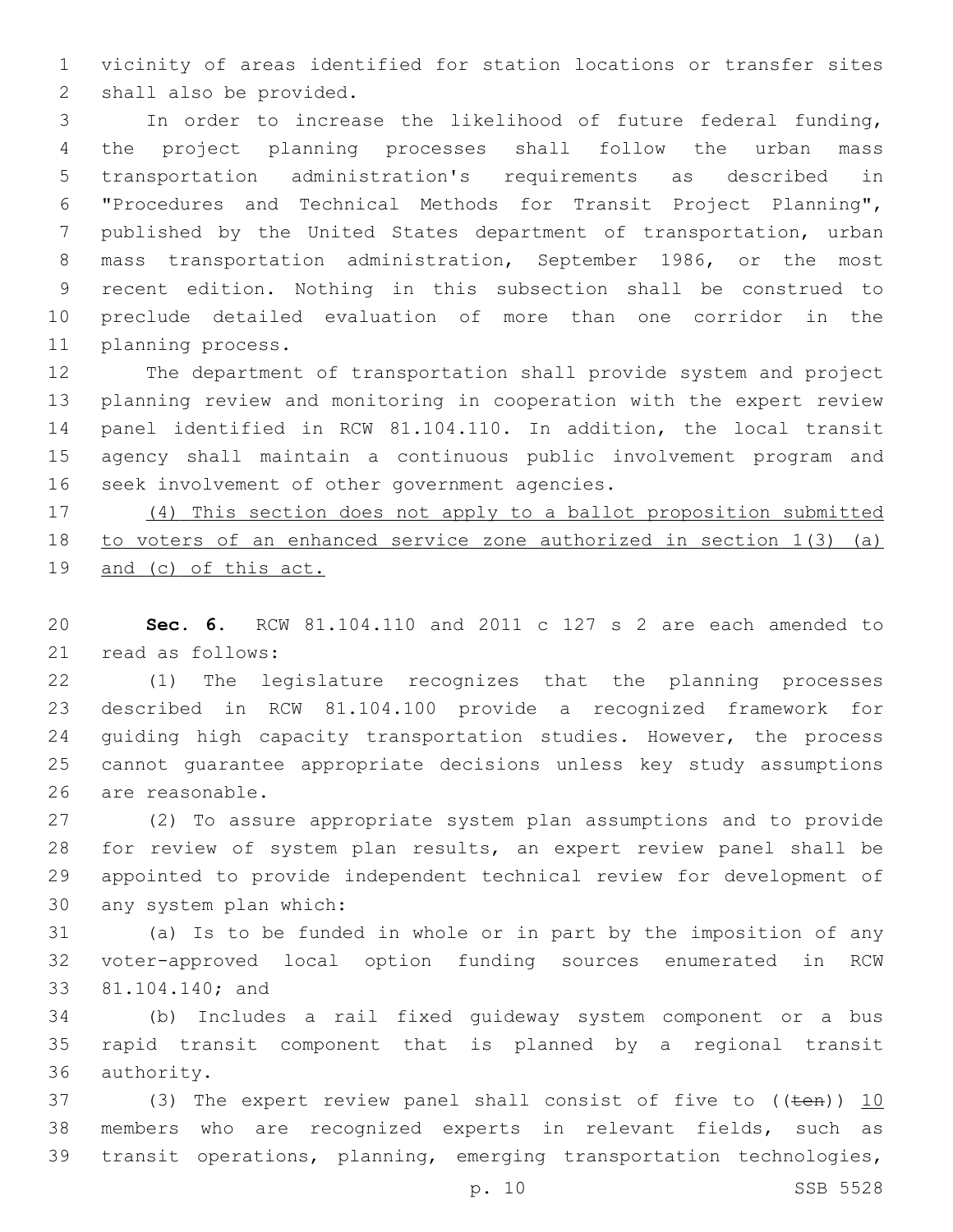engineering, finance, law, the environment, geography, economics, and 2 political science.

 (4) The expert review panel shall be selected cooperatively by the chairs of the senate and house transportation committees, the secretary of the department of transportation, and the governor to assure a balance of disciplines. In the case of counties adjoining another state or Canadian province the expert review panel membership shall be selected cooperatively with representatives of the adjoining 9 state or Canadian province.

 (5) The chair of the expert review panel shall be designated by 11 the appointing authorities.

 (6) The expert review panel shall serve without compensation but shall be reimbursed for expenses according to RCW 43.03.050 and 43.03.060. Reimbursement shall be paid from within the existing resources of the local authority planning under this chapter.

 (7) The panel shall carry out the duties set forth in subsections (8) and (9) of this section until the date on which an election is held to consider the high capacity transportation system and 19 financing plans.

 (8) The expert panel shall review all reports required in RCW 21 81.104.100(2) and shall concentrate on service modes and concepts, 22 costs, patronage and financing evaluations.

 (9) The expert panel shall provide timely reviews and comments on individual reports and study conclusions to the department of transportation, the regional transportation planning organization, the joint regional policy committee, and the submitting lead transit agency. In the case of counties adjoining another state or Canadian province, the expert review panel shall provide its reviews, comments, and conclusions to the representatives of the adjoining 30 state or Canadian province.

 (10) The local authority planning under this chapter shall contract for consulting services for expert review panels. The amount of consultant support shall be negotiated with each expert review panel by the local authority and shall be paid from within the local 35 authority's existing resources.

 (11) This section does not apply to a ballot proposition submitted to voters of an enhanced service zone authorized in section  $38 \quad 1(3)$  (a) and (c) of this act.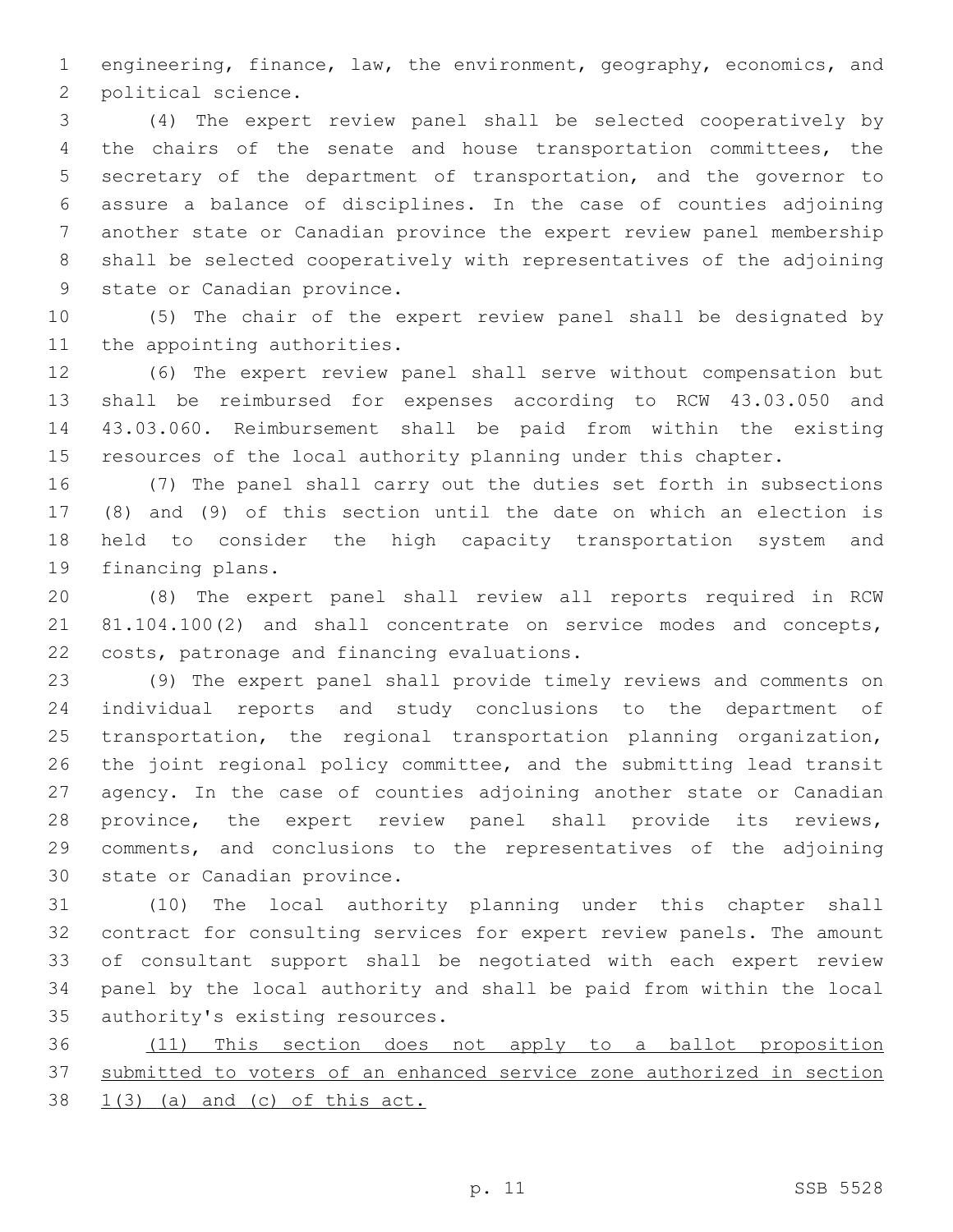1 **Sec. 7.** RCW 81.104.140 and 2015 3rd sp.s. c 44 s 318 are each 2 amended to read as follows:

3 (1) Agencies authorized to provide high capacity transportation 4 service, including transit agencies and regional transit authorities, 5 and regional transportation investment districts acting with the 6 agreement of an agency, are hereby granted dedicated funding sources 7 for such systems. These dedicated funding sources, as set forth in 8 RCW 81.104.150, 81.104.160, 81.104.170, ((and)) 81.104.175, and 9 section 3 of this act, are authorized only for agencies located in 10 (a) each county with a population of ((two hundred ten thousand)) 11 210,000 or more and (b) each county with a population of from ((one 12 hundred twenty-five thousand)) 125,000 to less than ((two hundred ten 13 thousand)) 210,000 except for those counties that do not border a 14 county with a population as described under (a) of this subsection. 15 In any county with a population of ((one million)) 1,000,000 or more 16 or in any county having a population of ((four hundred thousand)) 17 400,000 or more bordering a county with a population of ((one 18 million)) 1,000,000 or more, these funding sources may be imposed 19 only by a regional transit authority or a regional transportation 20 investment district. Regional transportation investment districts 21 may, with the approval of the regional transit authority within its 22 boundaries, impose the taxes authorized under this chapter, but only 23 upon approval of the voters and to the extent that the maximum amount 24 of taxes authorized under this chapter have not been imposed.

25 (2) Agencies planning to construct and operate a high capacity 26 transportation system should also seek other funds, including 27 federal, state, local, and private sector assistance.

28 (3) Funding sources should satisfy each of the following criteria 29 to the greatest extent possible:

- 30 (a) Acceptability;
- 31 (b) Ease of administration;
- 32 (c) Equity;
- 33 (d) Implementation feasibility;
- 34 (e) Revenue reliability; and
- (f) Revenue yield.35

36 (4)(a) Agencies participating in regional high capacity 37 transportation system development are authorized to levy and collect 38 the following voter-approved local option funding sources:

39 (i) Employer tax as provided in RCW 81.104.150, other than by 40 regional transportation investment districts;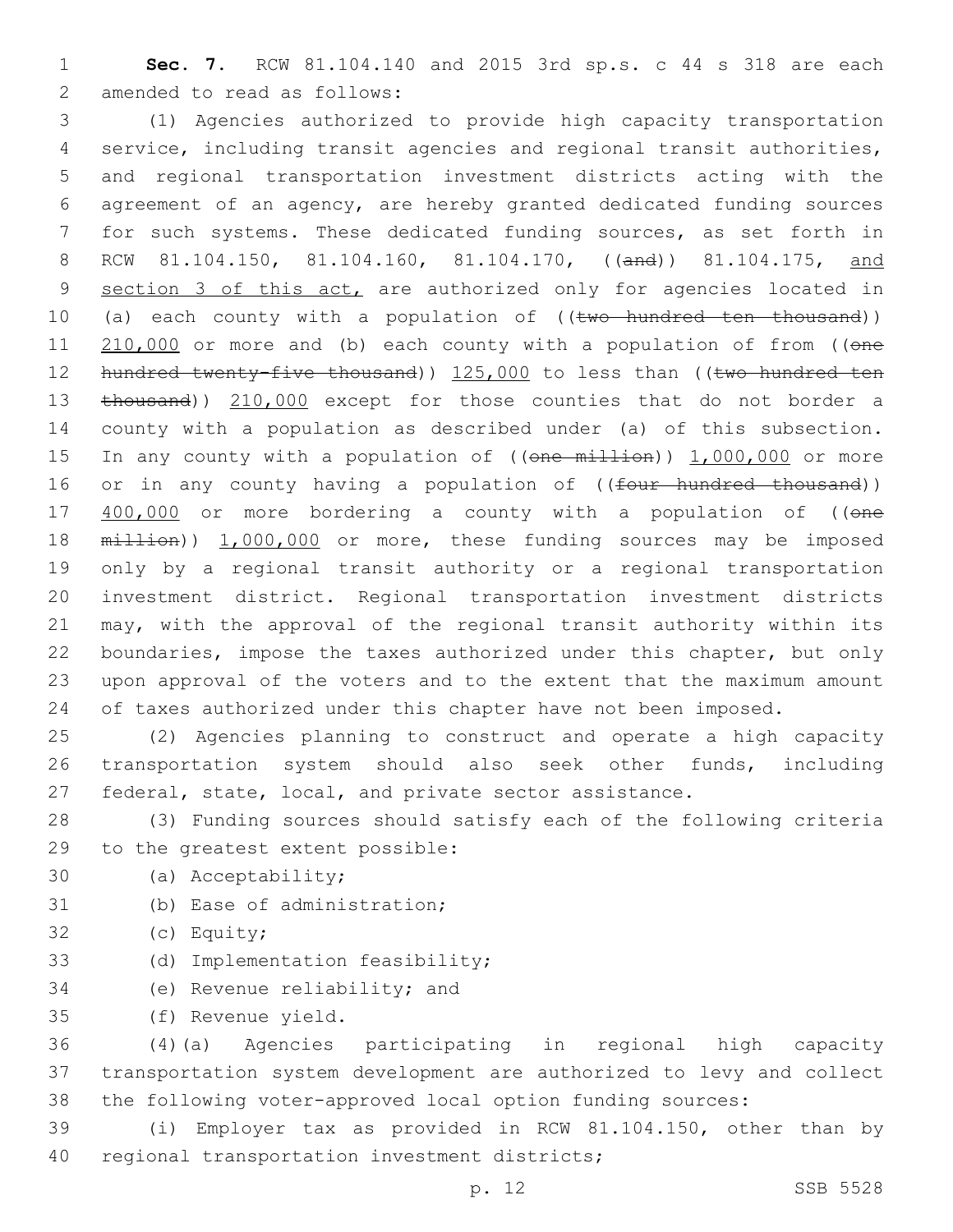(ii) Special motor vehicle excise tax as provided in RCW 81.104.160;2

(iii) Regular property tax as provided in RCW 81.104.175; ((and))

(iv) Sales and use tax as provided in RCW 81.104.170; and

(v) Parking tax as provided in section 3 of this act.

 (b) Revenues from these taxes may be used only to support those 7 purposes prescribed in subsection  $((+10))$   $(11)$  of this section. Before the date of an election authorizing an agency to impose any of the taxes enumerated in this section and authorized in RCW 81.104.150, 81.104.160, 81.104.170, and 81.104.175, the agency must comply with the process prescribed in RCW 81.104.100 (1) and (2) and 81.104.110, except as otherwise provided in section 1 of this act. No construction on exclusive right-of-way may occur before the requirements of RCW 81.104.100(3) are met, except as otherwise 15 provided in section 1 of this act.

 (5) Except for the regular property tax authorized in RCW 81.104.175, the authorization in subsection (4) of this section may not adversely affect the funding authority of transit agencies not provided for in this chapter. Local option funds may be used to support implementation of interlocal agreements with respect to the establishment of regional high capacity transportation service. Except when a regional transit authority exists, local jurisdictions must retain control over moneys generated within their boundaries, although funds may be commingled with those generated in other areas 25 for planning, construction, and operation of high capacity transportation systems as set forth in the agreements.

 (6) Except for the regular property tax authorized in RCW 81.104.175, agencies planning to construct and operate high capacity transportation systems may contract with the state for collection and transference of voter-approved local option revenue.

 (7) Dedicated high capacity transportation funding sources authorized in RCW 81.104.150, 81.104.160, 81.104.170, and 81.104.175 are subject to voter approval by a simple majority. A single ballot proposition may seek approval for one or more of the authorized taxing sources. The ballot title must reference the document 36 identified in subsection  $((+8))$  (9) of this section.

 (8) Dedicated enhanced service zone funding sources authorized in RCW 81.104.160(1)(b) and section 3 of this act are subject to voter approval by a simple majority of the enhanced service zone.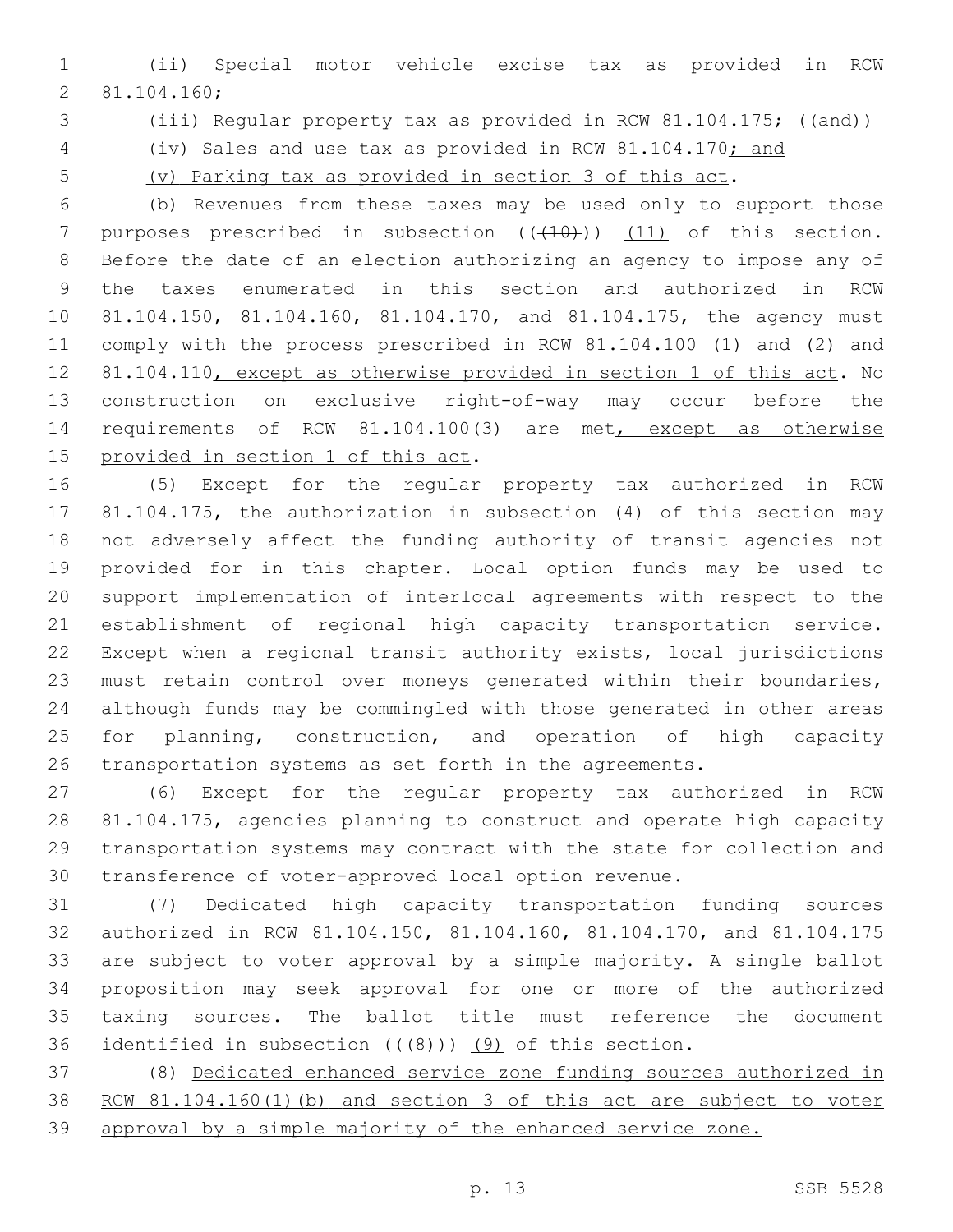(9) Agencies must provide to the registered voters in the area a document describing the systems plan and the financing plan set forth in RCW 81.104.100, except as otherwise provided in section 1 of this 4 act. It must also describe the relationship of the system to regional issues such as development density at station locations and activity centers, and the interrelationship of the system to adopted land use and transportation demand management goals within the region. This document must be provided to the voters at least twenty days prior to 9 the date of the election.

 $((+9+))$   $(10)$  For any election in which voter approval is sought for a high capacity transportation system plan and financing plan pursuant to RCW 81.104.040, a local voters' pamphlet must be produced 13 as provided in chapter 29A.32 RCW.

14 (( $(410)$ )) (11)(a) Agencies providing high capacity transportation 15 service must retain responsibility for revenue encumbrance, disbursement, and bonding. Funds may be used for any purpose relating to planning, construction, and operation of high capacity transportation systems and commuter rail systems, personal rapid transit, busways, bus sets, and entrained and linked buses.

 (b) A regional transit authority that imposes a motor vehicle excise tax after July 15, 2015, imposes a property tax, or increases a sales and use tax to more than nine-tenths of one percent must undertake a process in which the authority's board formally considers inclusion of the name, Scott White, in the naming convention associated with either the University of Washington or Roosevelt 26 stations.

 **Sec. 8.** RCW 81.104.180 and 2015 3rd sp.s. c 44 s 327 are each 28 amended to read as follows:

 Cities that operate transit systems, county transportation authorities, metropolitan municipal corporations, public transportation benefit areas, high capacity transportation corridor areas, and regional transit authorities are authorized to pledge revenues from the employer tax authorized by RCW 81.104.150, the taxes authorized by RCW 81.104.160, the sales and use tax authorized 35 by RCW 81.104.170, ((and)) the property tax authorized by RCW 81.104.175, and the parking tax authorized by section 3 of this act, to retire bonds issued solely for the purpose of providing high 38 capacity transportation service.